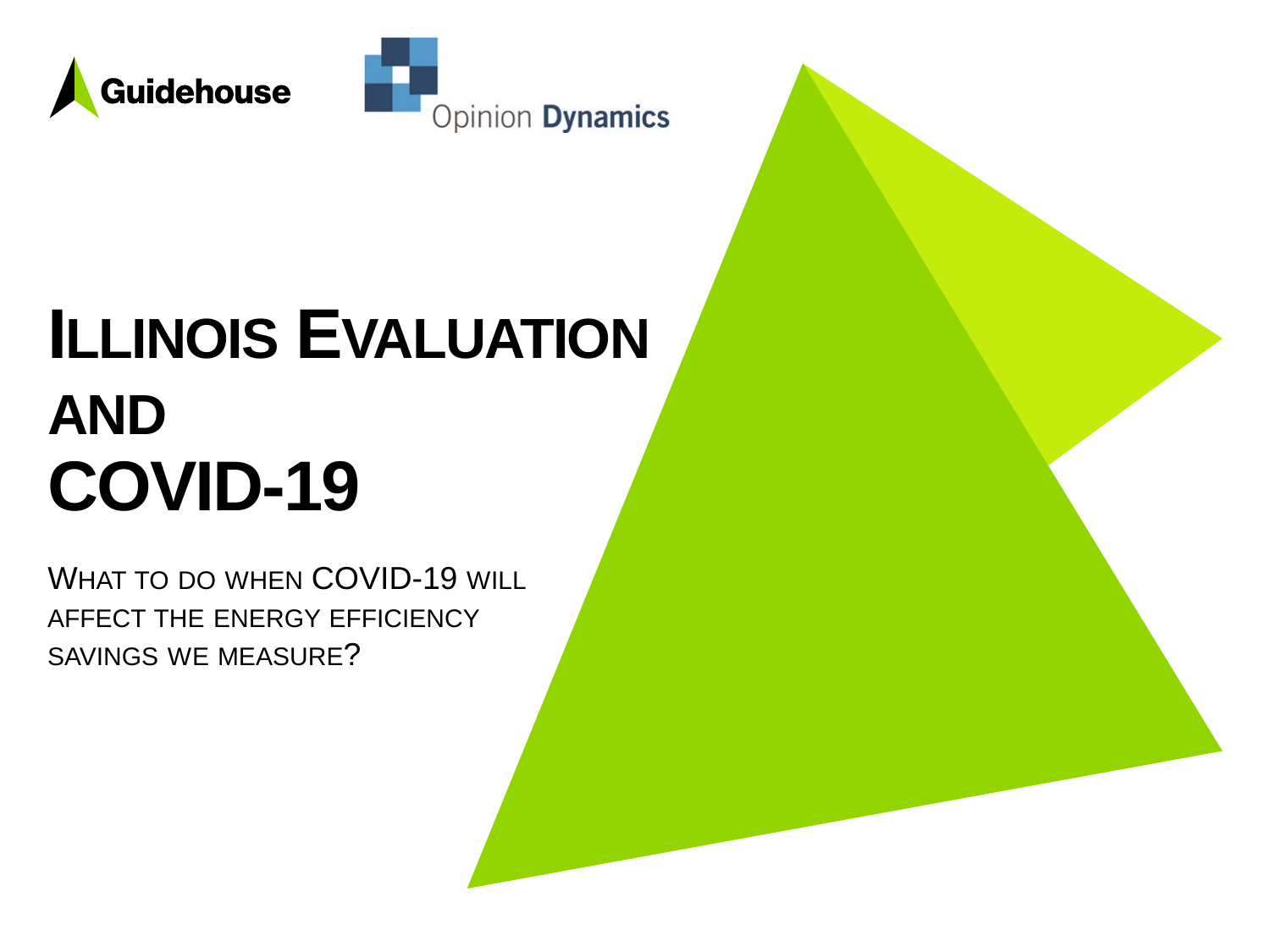## **Agenda**

- **1. Introduction**
- **2. Program changes that affect evaluation**
- **3. Difficulty performing usual evaluation activities**
- **4. Calculating first year savings and CPAS given unusual conditions**

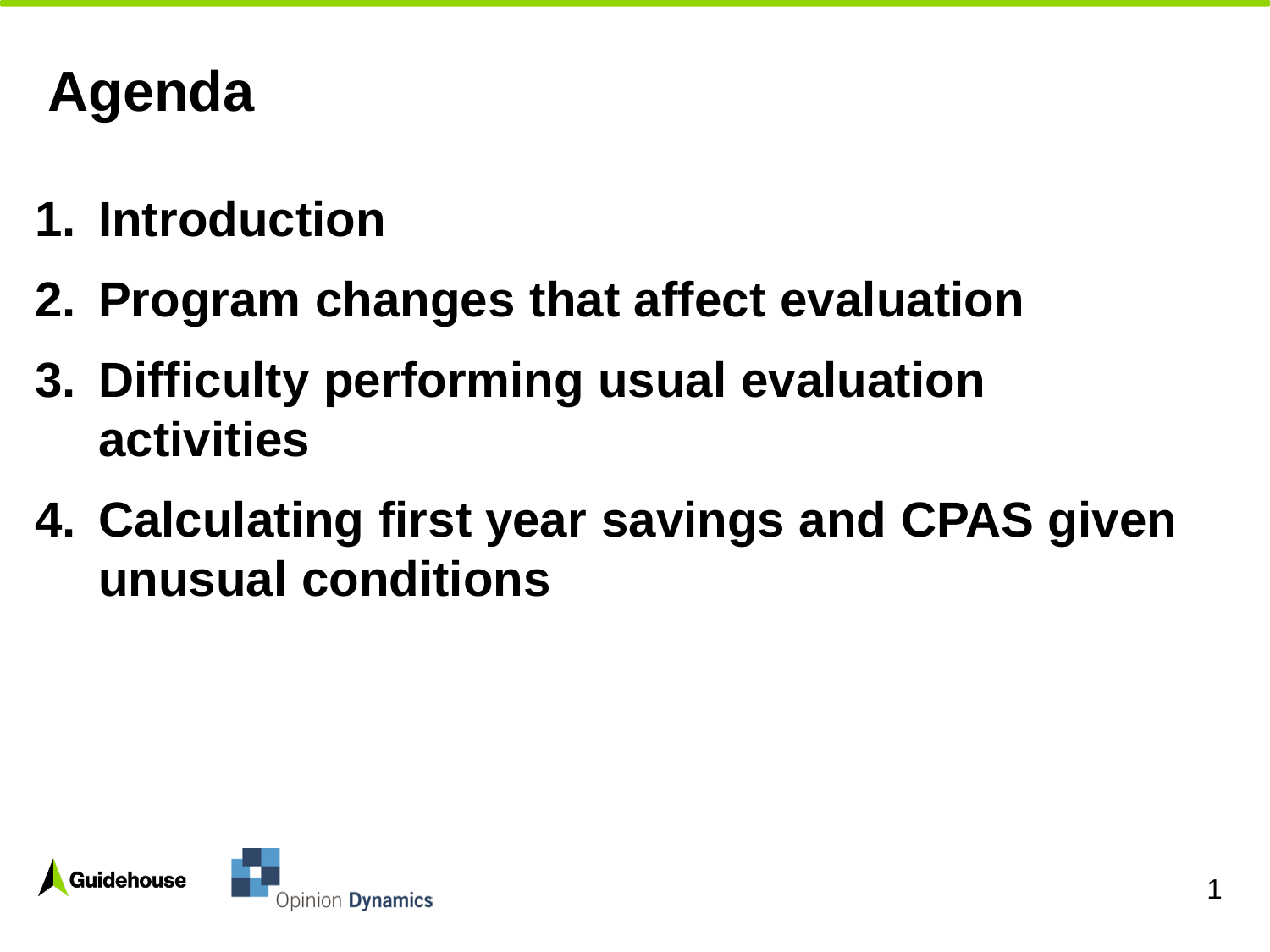# **Introduction**

#### **COVID-19 has several impacts on energy efficiency evaluations in Illinois**

- 1. Program changes that affect evaluation
- 2. Difficulty performing usual evaluation activities
- 3. Calculating first year savings and CPAS given unusual conditions

**We will present a quick overview of the first two issues but the bottom line there is that the evaluation will adjust as needed. We do not believe there are policy implications at hand.**

### **We want SAG feedback on the third issue.**

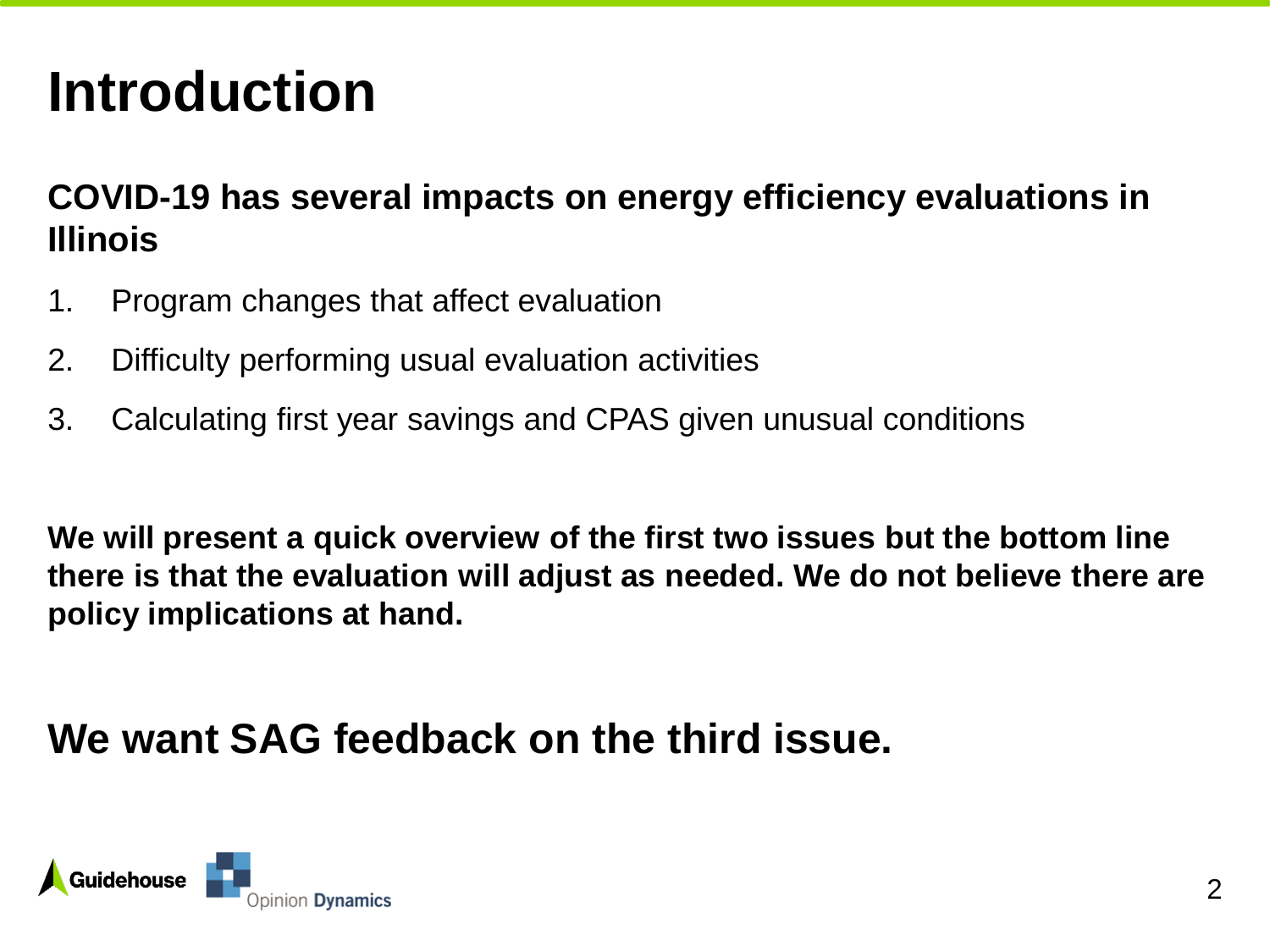

## **PROGRAM CHANGES THAT AFFECT EVALUATION**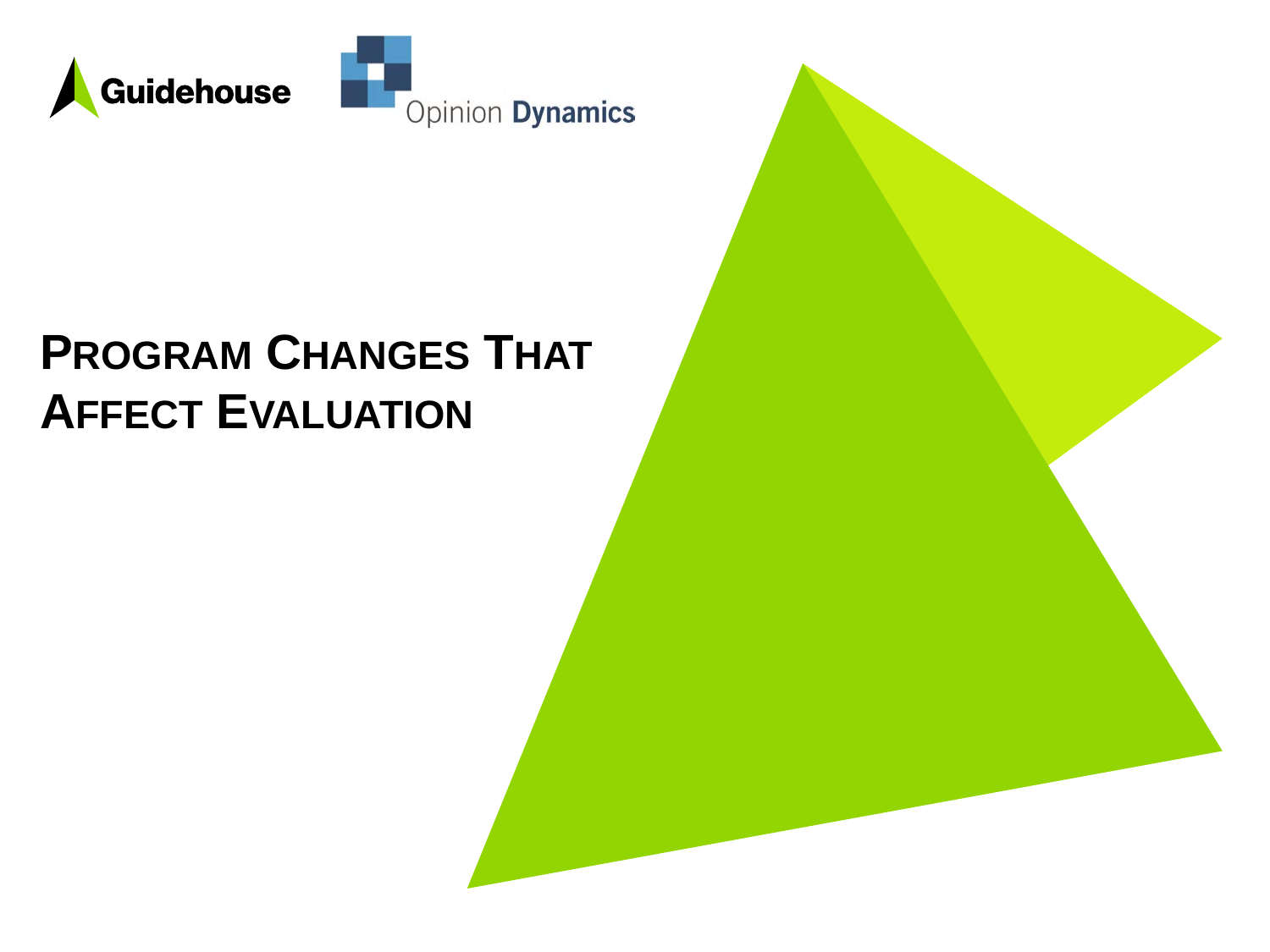# **Program Changes that Affect Evaluation**

## **Changes in documentation**

- Program QC on-sites are reduced or eliminated. The programs are innovating in replacing that documentation. The evaluation will adapt as needed.
	- E.g., Participants may be asked to submit photos of nameplates, receipts, equipment, etc.
- The evaluation may review revised documentation and may add phone verification.

## **Changes in level of program activity**

- As presented by utilities on 4/14:
	- Some programs will have significantly reduced activity.
	- Some programs will be re-designed to adjust.
- The evaluation will be scaled and adjusted as needed.

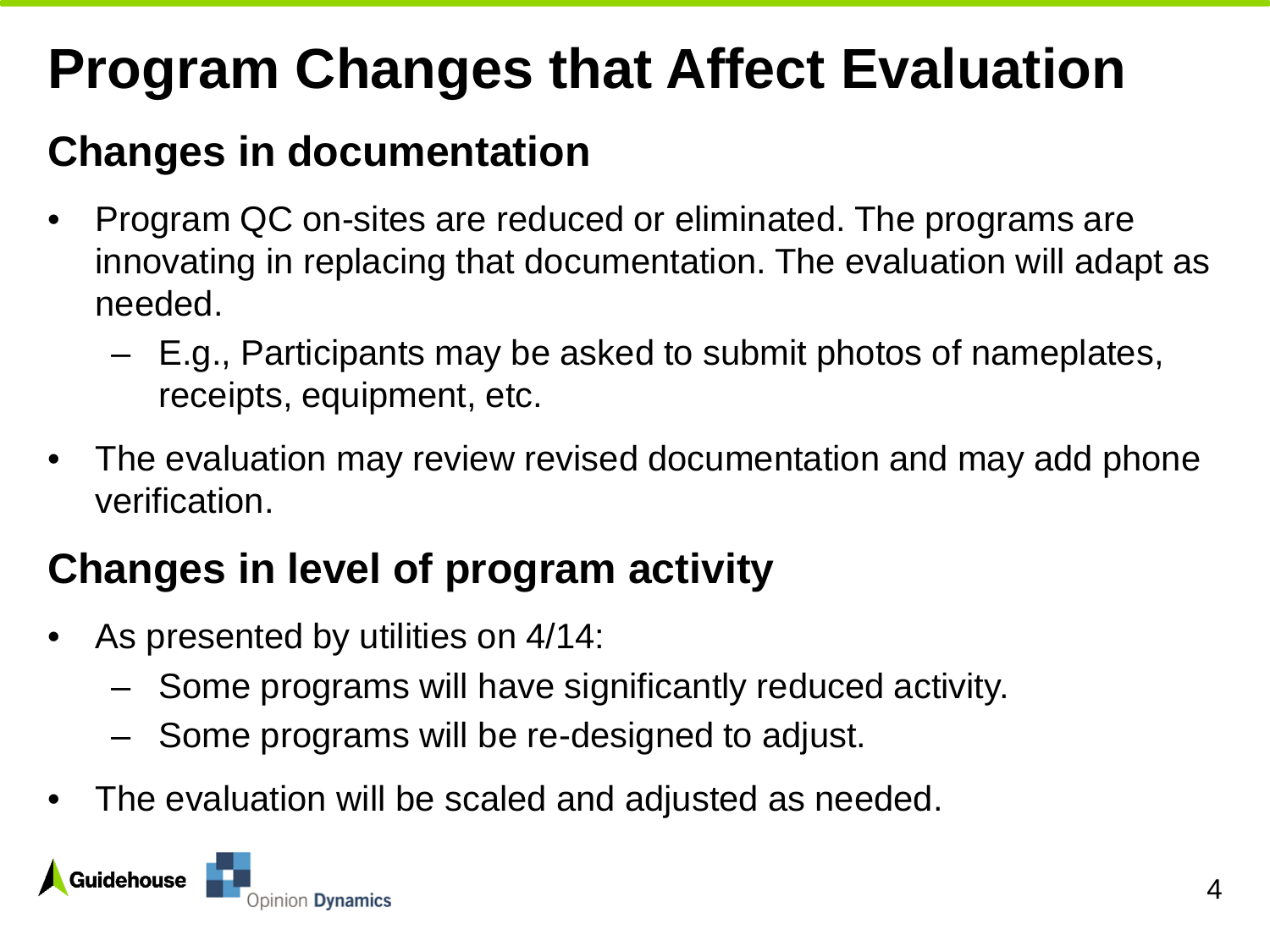

## **DIFFICULTY PERFORMING USUAL EVALUATION ACTIVITIES**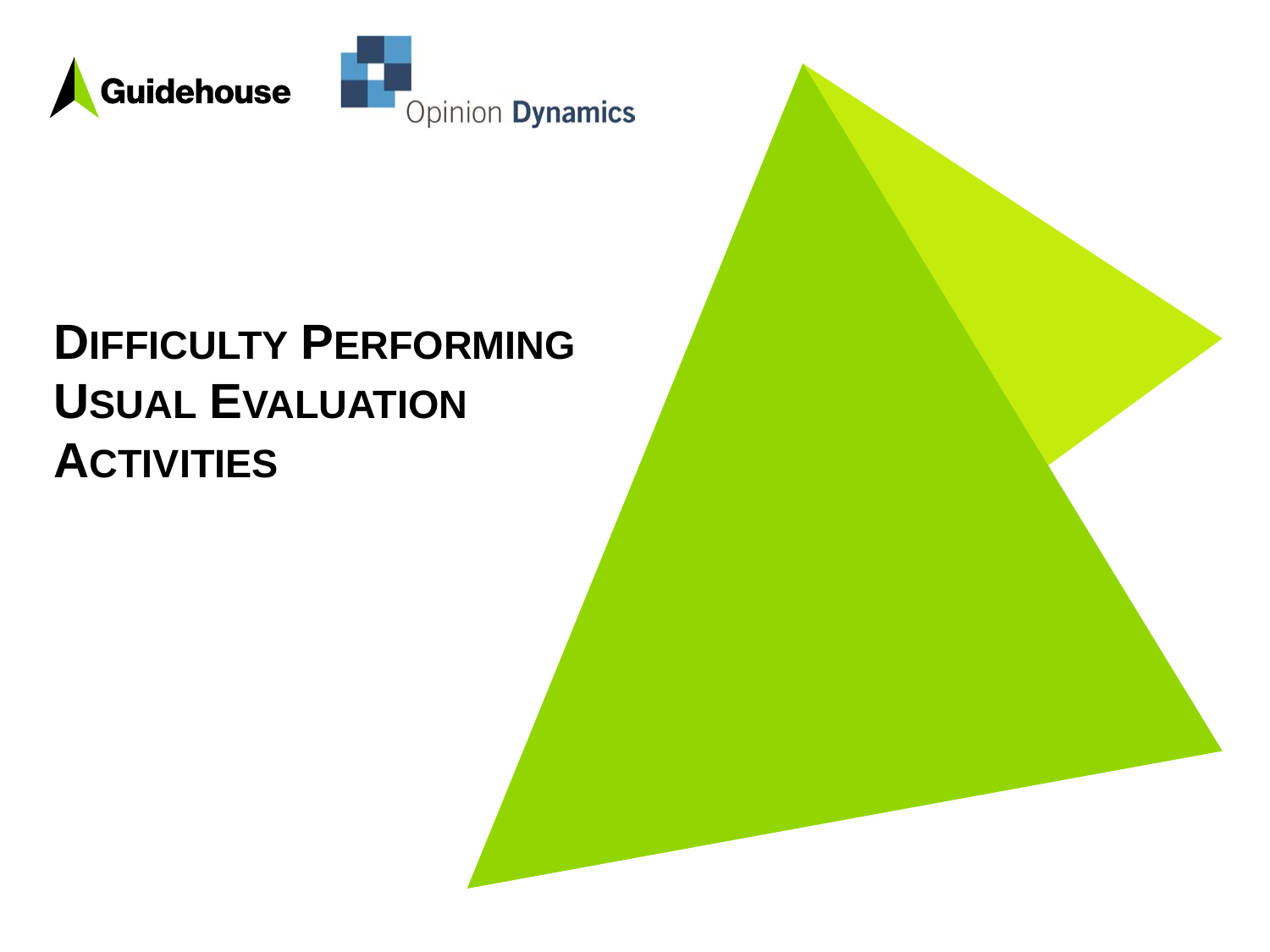## **Difficulty performing usual evaluation activities**

## **Surveys**

- Most surveys are continuing. We will monitor the programs and situation in case other surveys should be delayed.
	- Nicor Gas Small Business participant and trade ally free ridership and spillover surveys is on-hold.

## **Onsite data collection**

- All onsite data collection is currently halted. Much of it can be performed later in the year with no significant adjustment to the evaluation plan.
	- In some cases this may result in slightly less rigorous custom M&V (e.g., shorter metering periods)
- If conditions mean we can do NO onsite data collection, we will substitute phone, or other remote, verification in most instances.
	- In some cases this may result in slightly less rigorous custom M&V (e.g., estimation rather than direct measurement of a parameter)

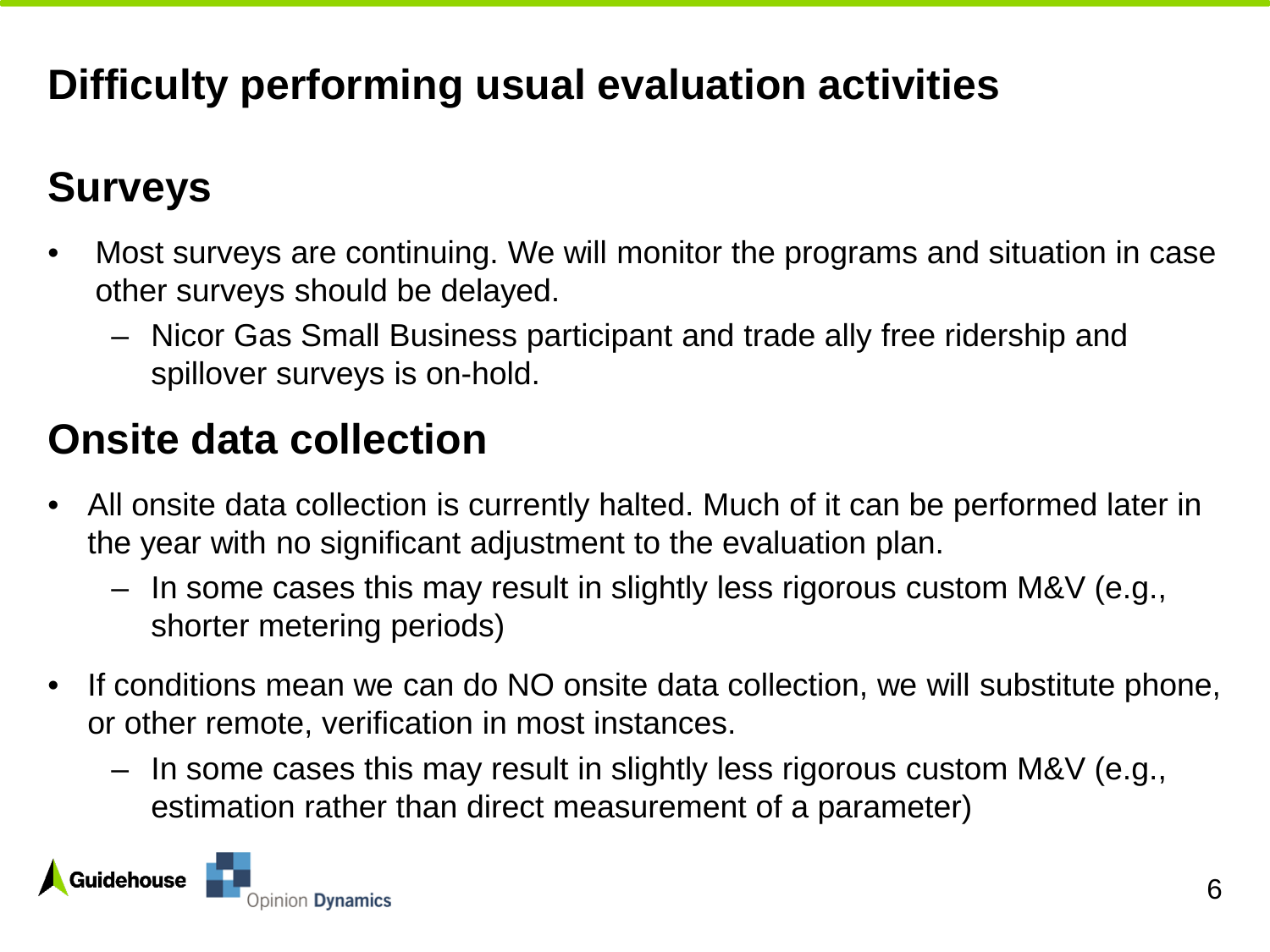

## **CALCULATING FIRST YEAR SAVINGS AND CPAS GIVEN UNUSUAL CONDITIONS**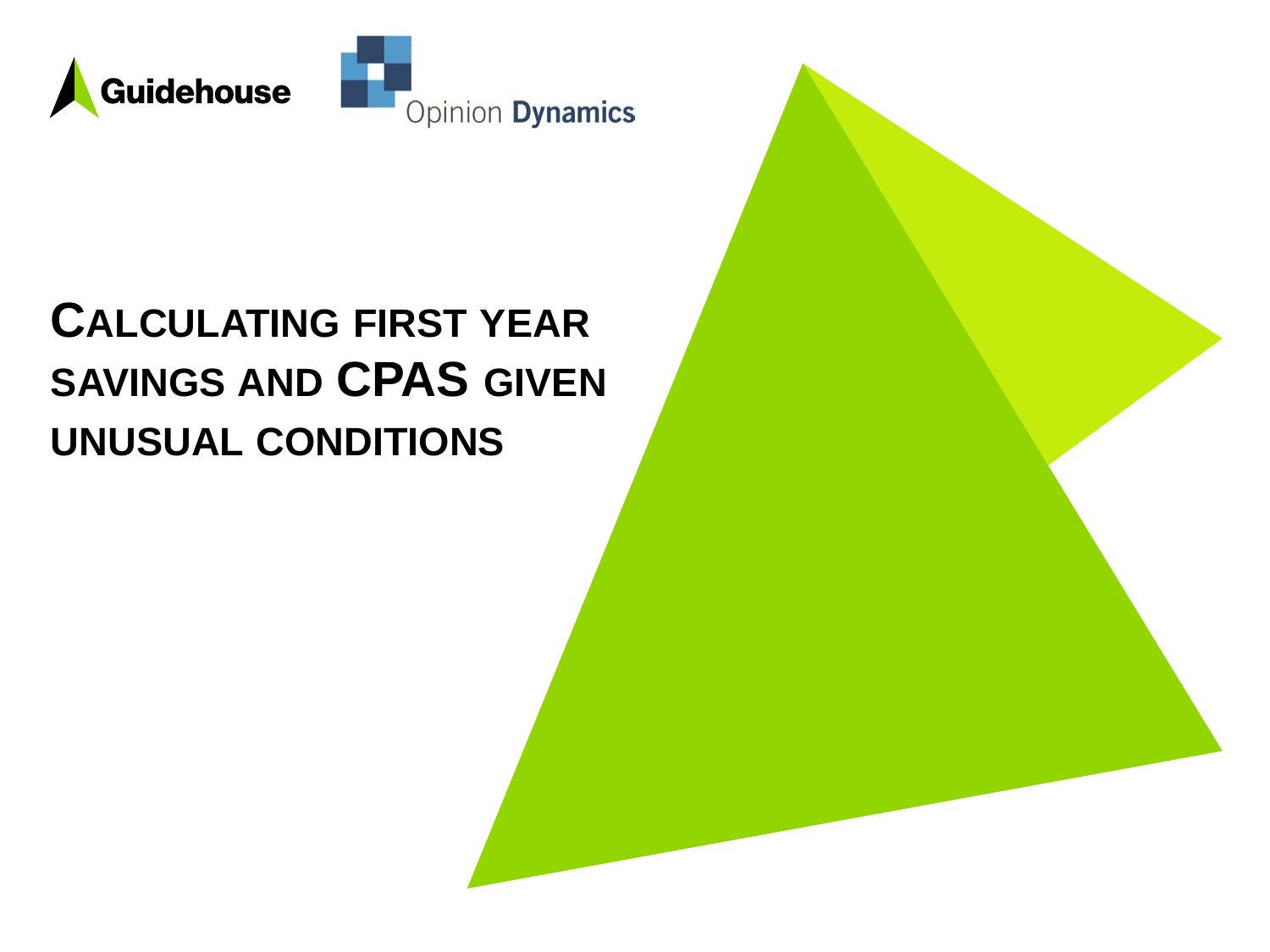### **Calculating first year savings and CPAS given unusual conditions**

**Given the large changes in customer operations and behavior because of COVID-19, there is uncertainty in whether it is appropriate to measure savings for CY2020 or normalize savings to a "typical" year.** 

#### **There are two issues with measuring savings in CY2020:**

- 1. Deemed vs custom impacts
- 2. First year vs lifetime savings

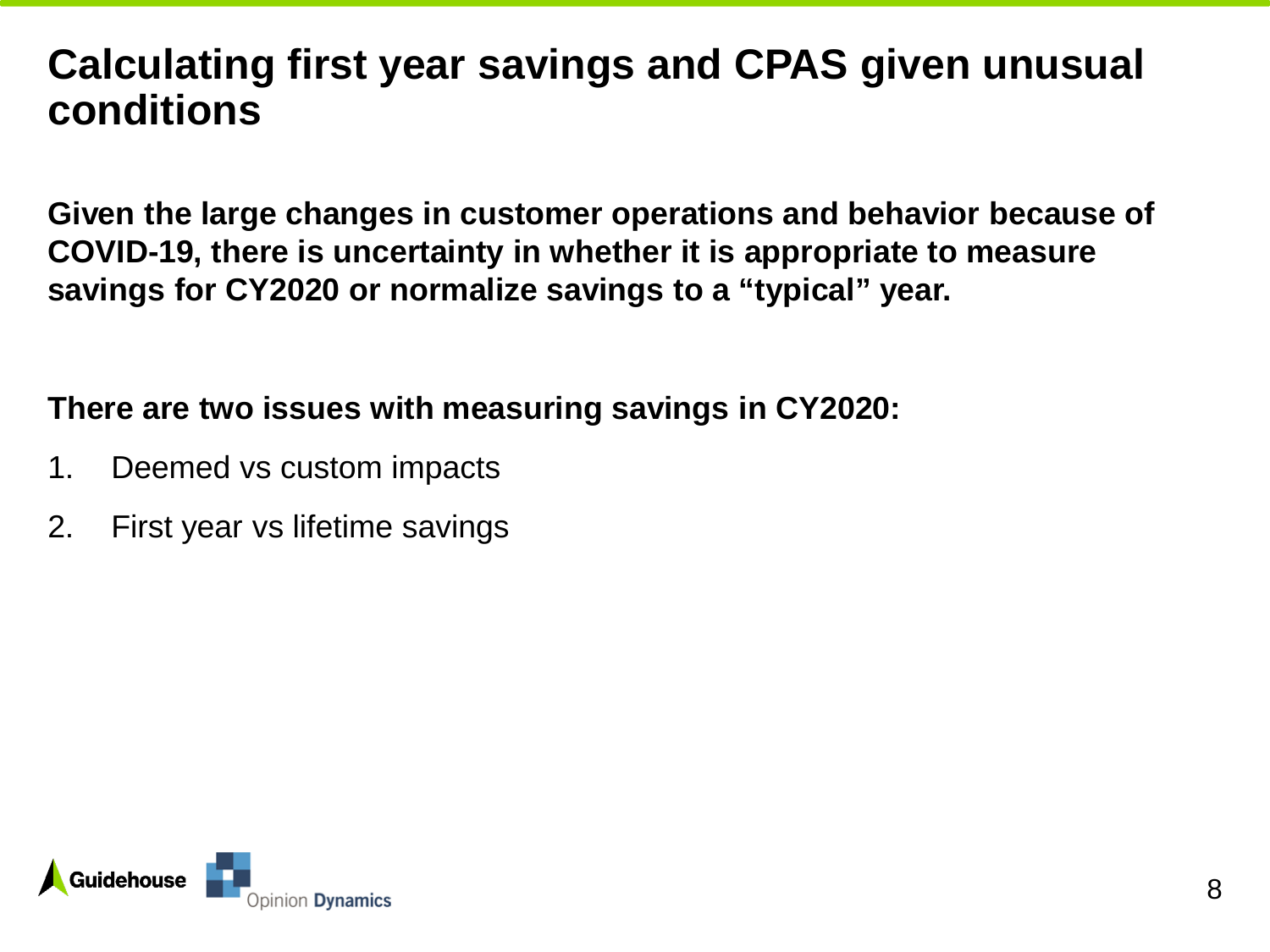### **Deemed vs. Custom Impacts**

#### **TRM-Based Deemed Impacts**

• The TRM calculations grant a "typical" year of savings for each measure

#### **Custom Calculations/Inputs**

- Many custom calculations take into account variables that may be affected by the unusual COVID-19 situation – e.g., hours of operation, production, actual customer usage.
- In our annual evaluations, we do some normalizing as our standard operating procedure. For example, TMY3 weather data is used rather than actual. However, COVID-19 is unusual enough, we felt discussion was warranted.

If actual conditions during the pandemic were used for custom calculations, the savings may be smaller (or in some cases larger) than in a "typical" year. **This would result in custom savings being affected by COVID-19 while deemed savings are not.**

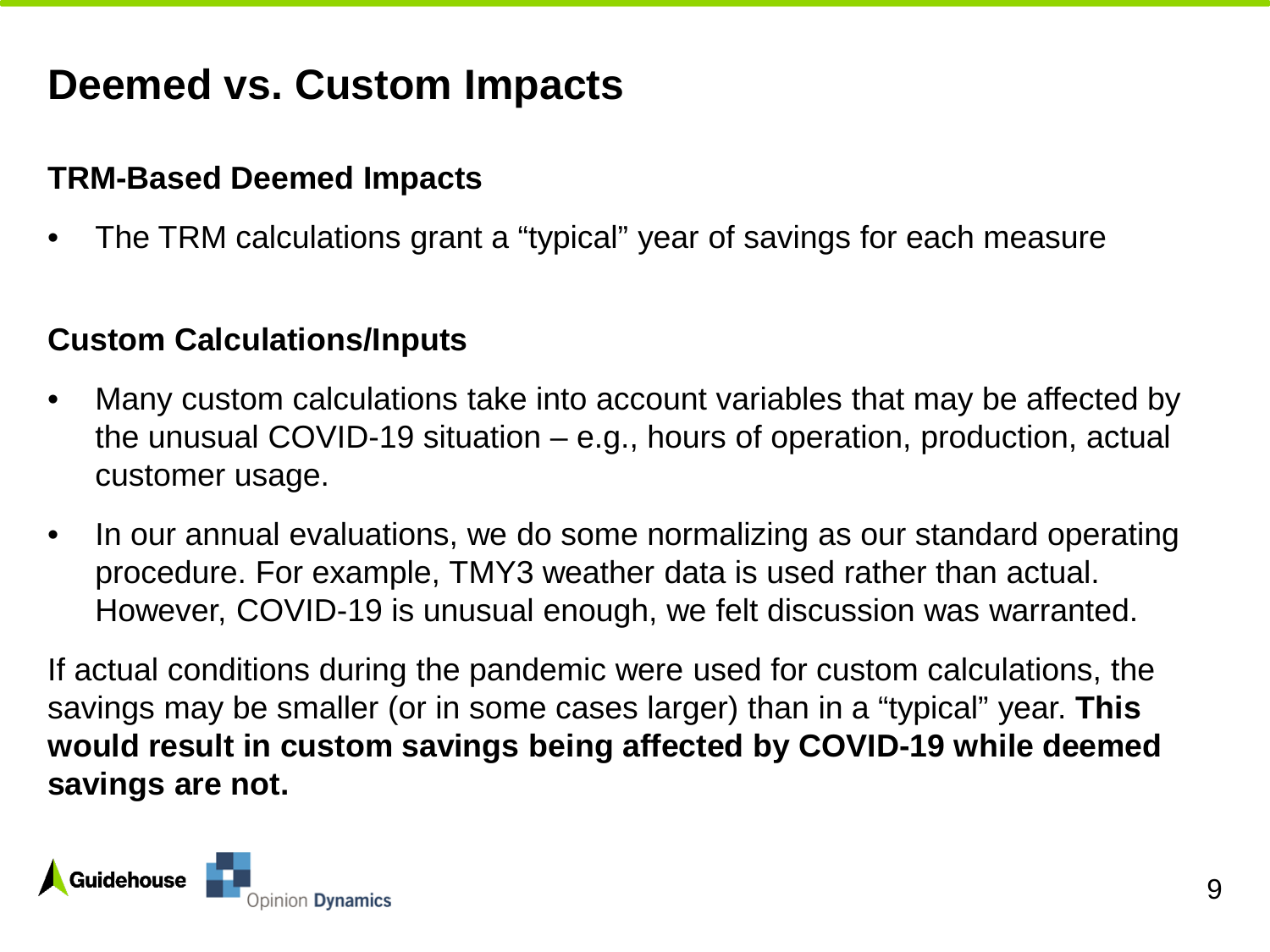## **Examples of Custom Inputs/Calculations Affected**

- Evaluation of Home Energy Reports (done via a randomized controlled trial) will result in an unbiased estimate of the savings that occurred in CY2020, but those savings may be higher or lower than the savings that would have occurred in the absence of COVID-19 and that might be expected in 2021 and beyond.
- For variable speed drives, evaluation gathers hours of operation for the motors, but hours of operations may be higher or lower than they would have been in the absence of COVID-19, affecting estimated savings. The TRM does have a default value to fall back on.
- Many custom projects are driven by occupancy or production levels which may be different in CY2020 than in a "typical" year.
- A business permanently closes before we conduct evaluation verification.

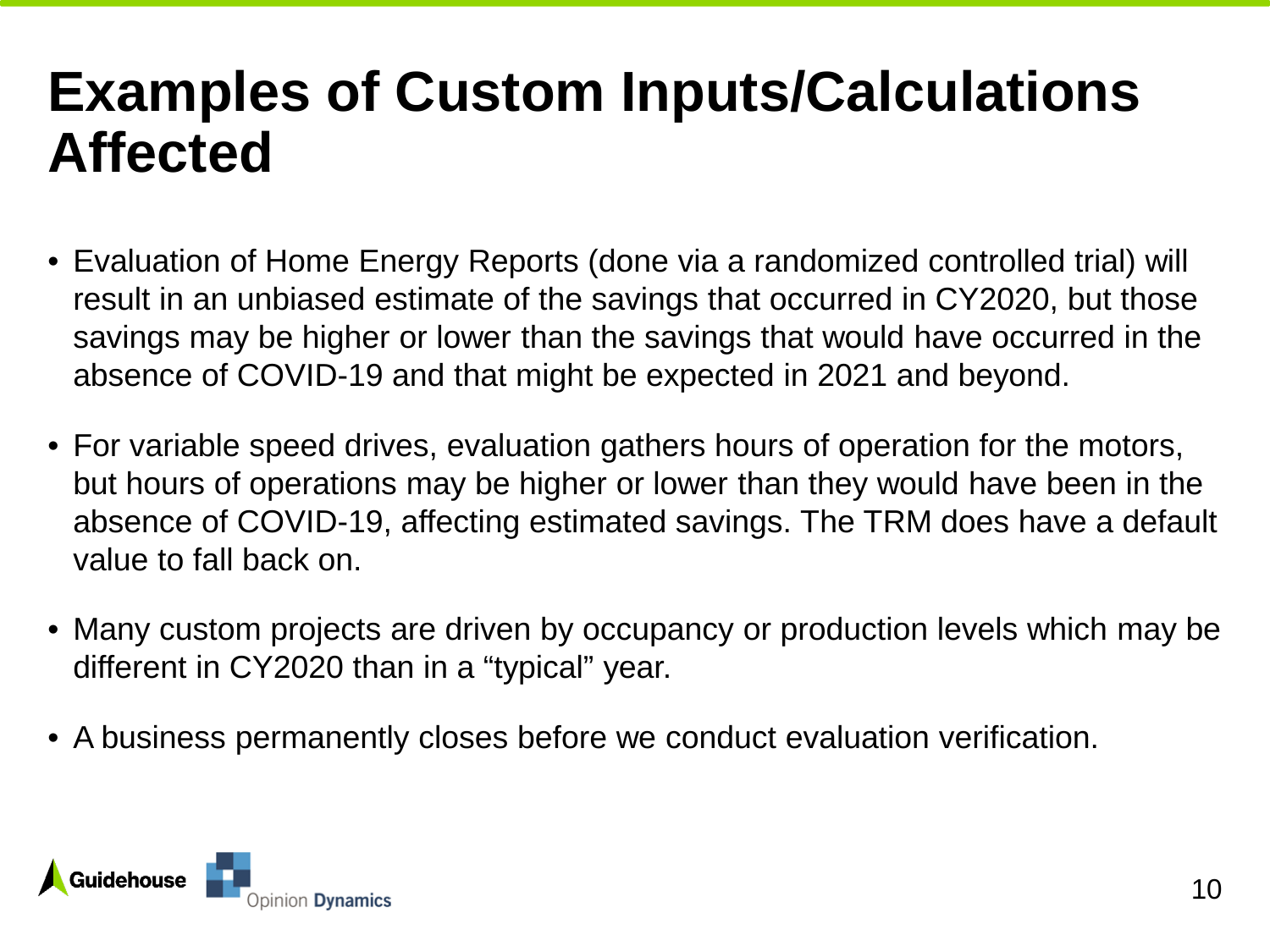# **First Year Savings and CPAS**

## **Under normal conditions, the evaluation would:**

- Calculate first year savings and
- Extend them out for the measure life in the CPAS calculation (for electric).

If actual conditions during the pandemic were used for custom calculations, **first year savings are likely not representative of expected future savings.**

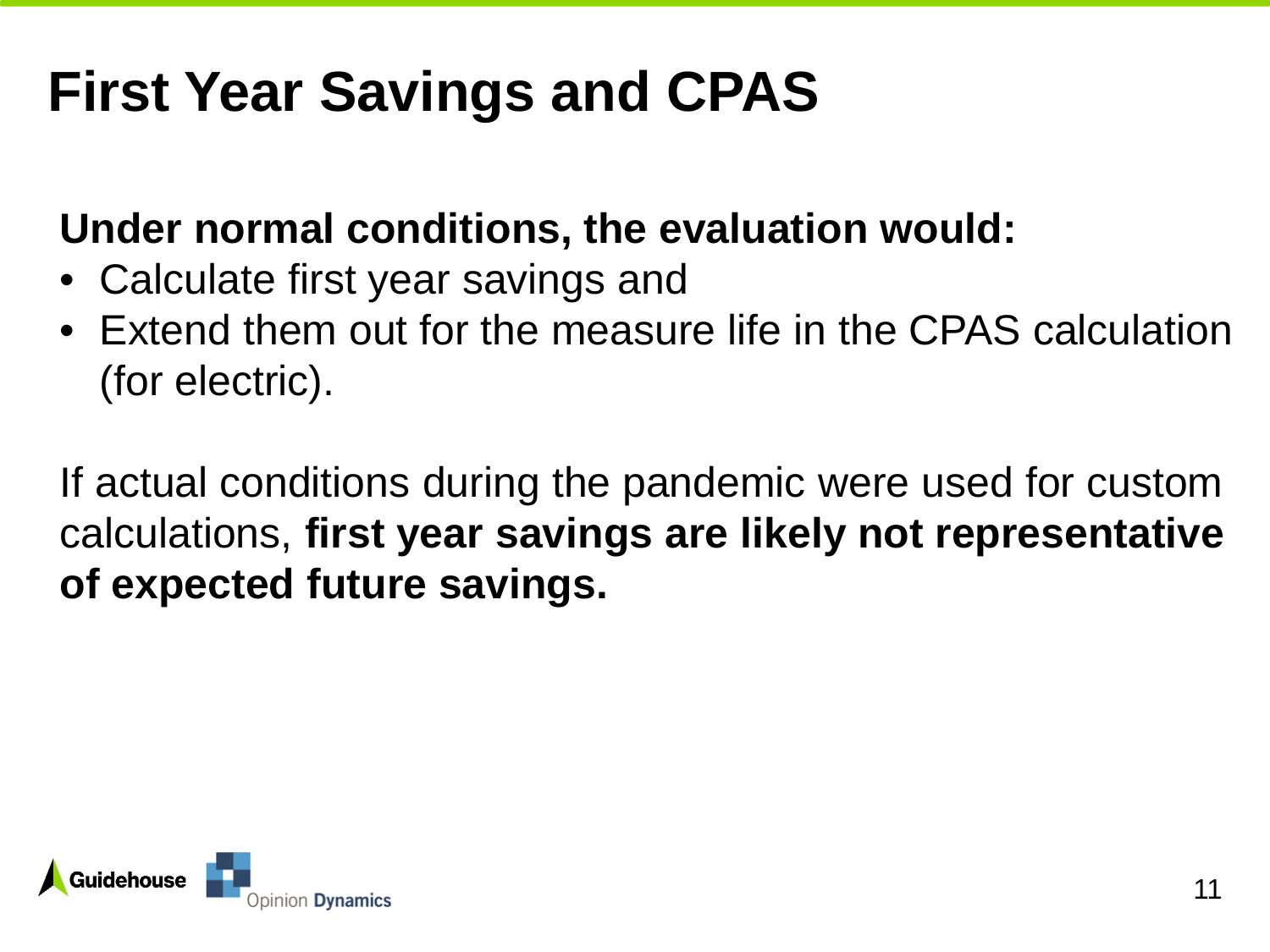# **Normalization Options**

### **Given these issues, the evaluation has three choices:**

- Normalize savings for all years of EUL (recommended)
- Do not normalize savings in CY2020; normalize other years of EUL
- Do not normalize savings in any year of EUL

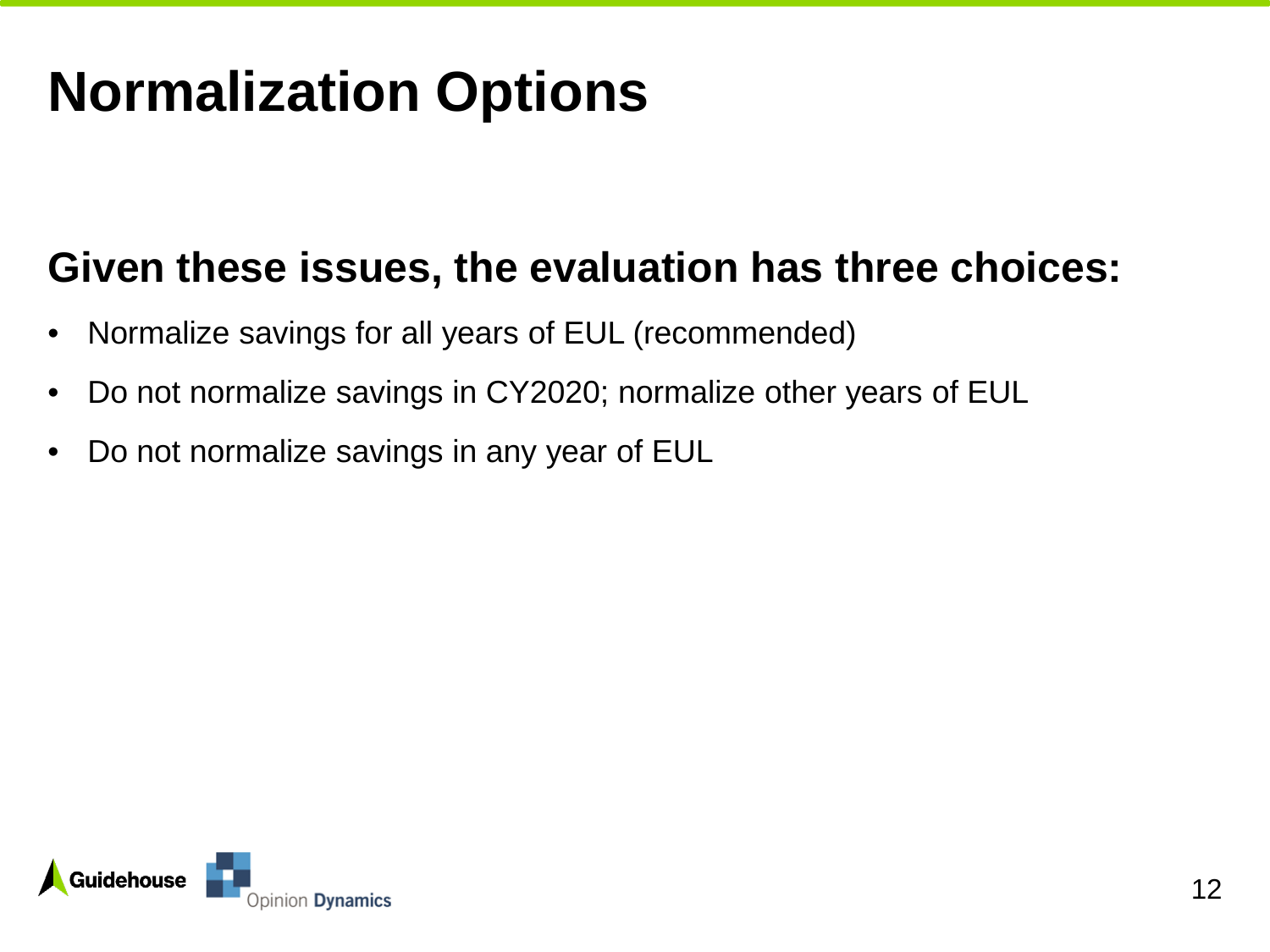# **Normalization Options**

#### **The evaluation teams propose three options (and recommend option 1)**

|                | <b>Description</b>                                                        | <b>Pros</b>                                                                                                                                                                                                                                          | Cons                                                                                                                                                                                                                                                                                                                                                            |
|----------------|---------------------------------------------------------------------------|------------------------------------------------------------------------------------------------------------------------------------------------------------------------------------------------------------------------------------------------------|-----------------------------------------------------------------------------------------------------------------------------------------------------------------------------------------------------------------------------------------------------------------------------------------------------------------------------------------------------------------|
| 1              | Normalize savings<br>for all years of EUL                                 | Does not reward or penalize the<br>$\bullet$<br>utilities for higher or lower CY2020 or<br>lifetime savings than expected due to<br>the pandemic<br>Measures deemed in TRM will<br>effectively be normalized and this<br>option avoids inconsistency | May over or understate actual CY2020 savings<br>$\bullet$                                                                                                                                                                                                                                                                                                       |
| $\overline{2}$ | Do not normalize<br>savings in CY2020;<br>normalize other<br>years of EUL | Captures savings that actually occur<br>$\bullet$<br>in CY2020 while not affecting savings<br>for the rest of the EUL                                                                                                                                | Rewards or penalizes the utilities for higher or<br>$\bullet$<br>lower CY2020 savings than expected due to the<br>pandemic, affects gas and electric differently<br>Inconsistent with measures in the TRM which will<br>$\bullet$<br>effectively be normalized                                                                                                  |
| 3              | Do not normalize<br>savings in any year<br>of EUL                         | Captures savings that actually occur<br>in CY2020                                                                                                                                                                                                    | Likely misstates lifetime savings assuming<br>$\bullet$<br>CY2020 savings are not an accurate reflection of<br>savings for the rest of the EUL<br>Rewards or penalizes the utilities for higher or<br>$\bullet$<br>lower lifetime savings than expected due to the<br>pandemic<br>Inconsistent with measures in the TRM which will<br>effectively be normalized |

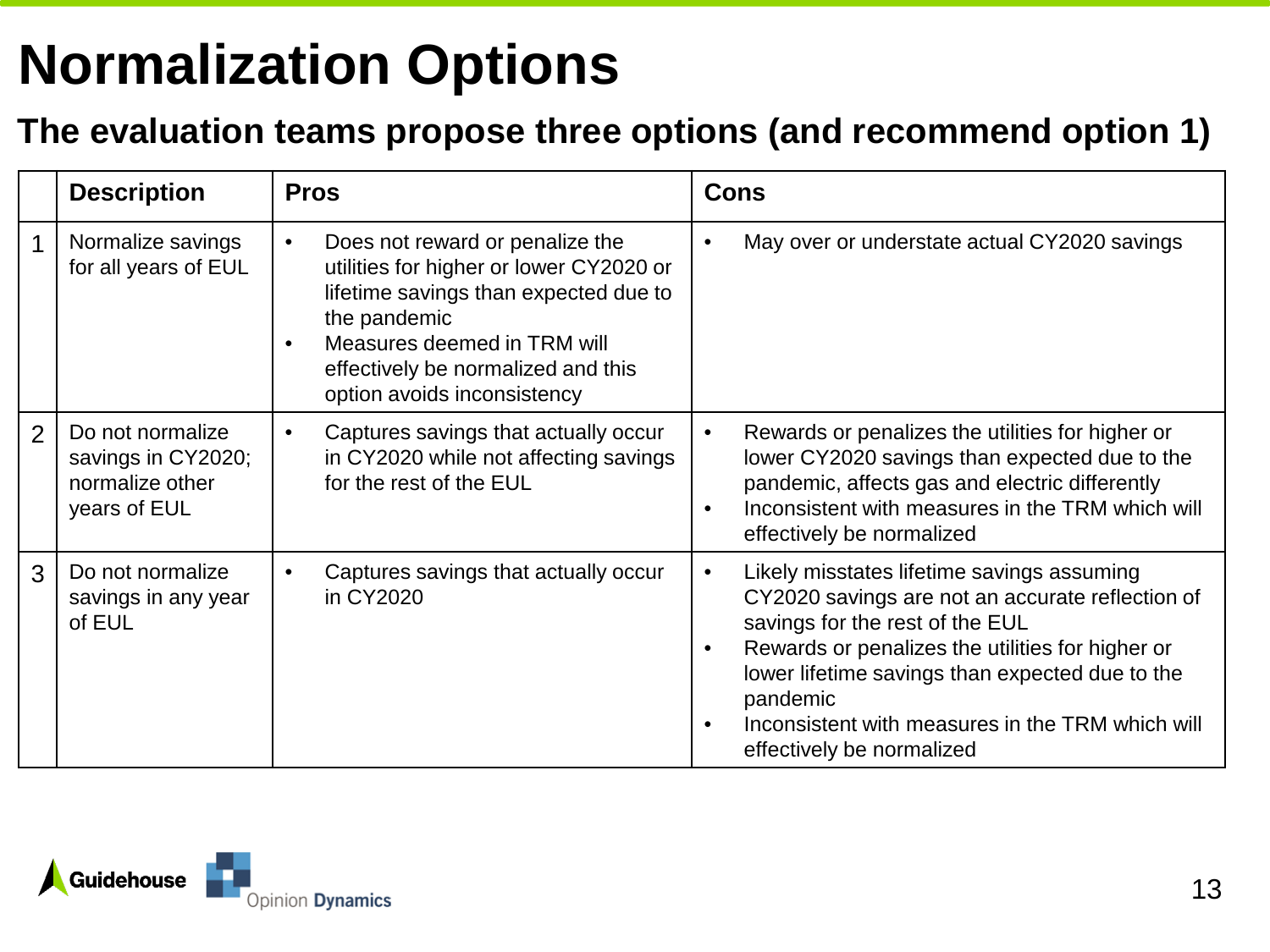

## **CALCULATING FIRST YEAR SAVINGS AND CPAS GIVEN UNUSUAL CONDITIONS**

Programs Affected Appendix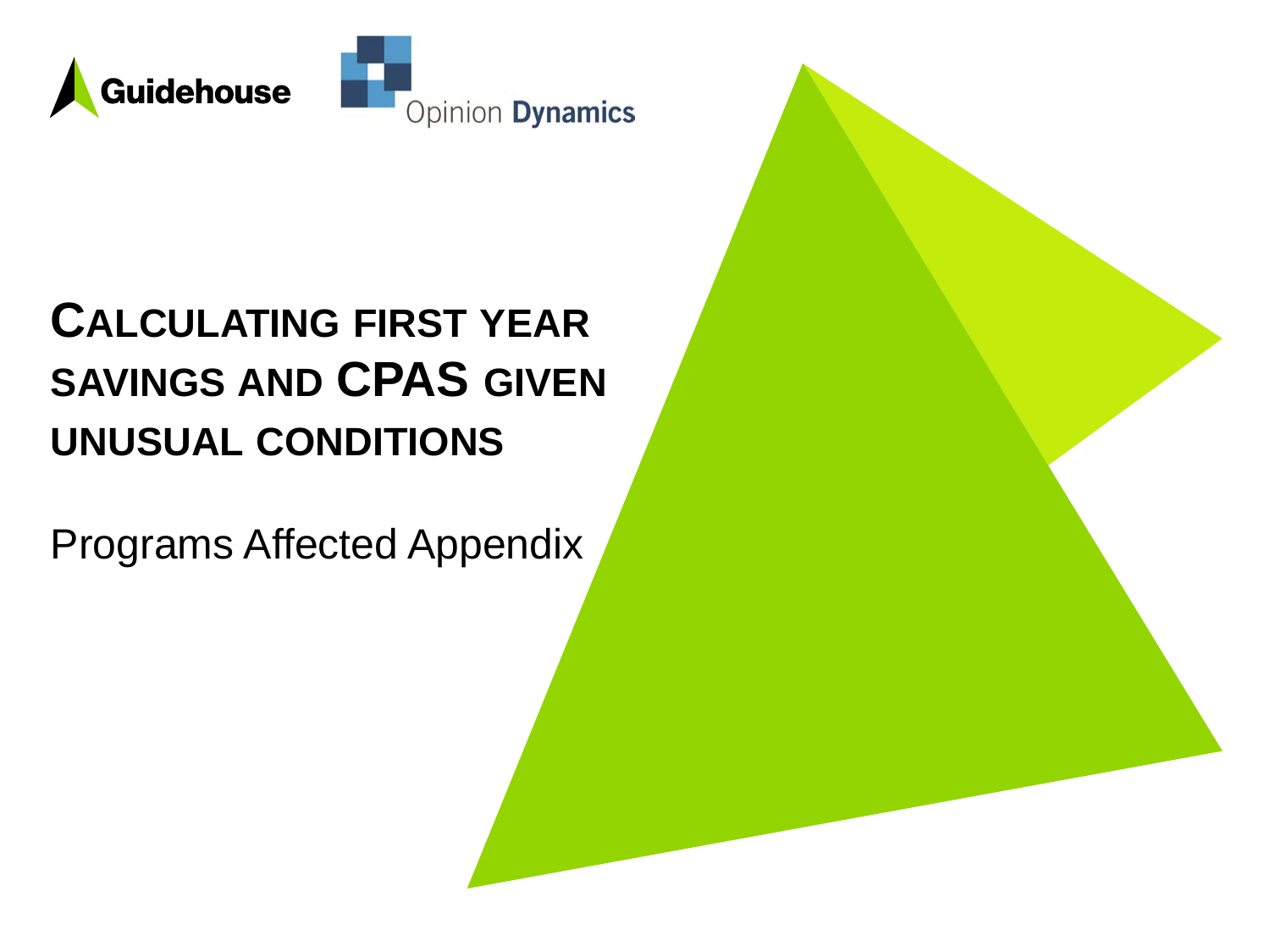## **Programs and Research Affected**

## **ComEd**

| <b>Program/Research</b>                              | Items that may be affected by COVID-19                                                                                                             |  |
|------------------------------------------------------|----------------------------------------------------------------------------------------------------------------------------------------------------|--|
| <b>Home Energy Reports</b>                           |                                                                                                                                                    |  |
| <b>Public Sector in Distressed</b><br>Communities    | Estimated savings from consumption data analysis                                                                                                   |  |
| <b>Virtual Commissioning</b><br>(pathway within RCx) |                                                                                                                                                    |  |
| <b>Voltage Optimization</b>                          | Estimated voltage reduction and energy baseline based on<br><b>SCADA</b> data                                                                      |  |
| <b>Standard</b>                                      | <b>EMS</b> - Estimated savings from consumption data analysis<br>VSD and Networked Lighting M&V - Trend data used for<br>analysis                  |  |
| <b>RCx</b>                                           | Trend data used for analysis. Building tune-up<br>and RCx adjustments may be temporary for COVID.<br>Site assessments and M&V have important role. |  |
| Custom                                               | Savings are based on "typical" operation for the year. Need to                                                                                     |  |
| <b>Industrial Systems</b>                            | determine how to define typical operation in an atypical year.                                                                                     |  |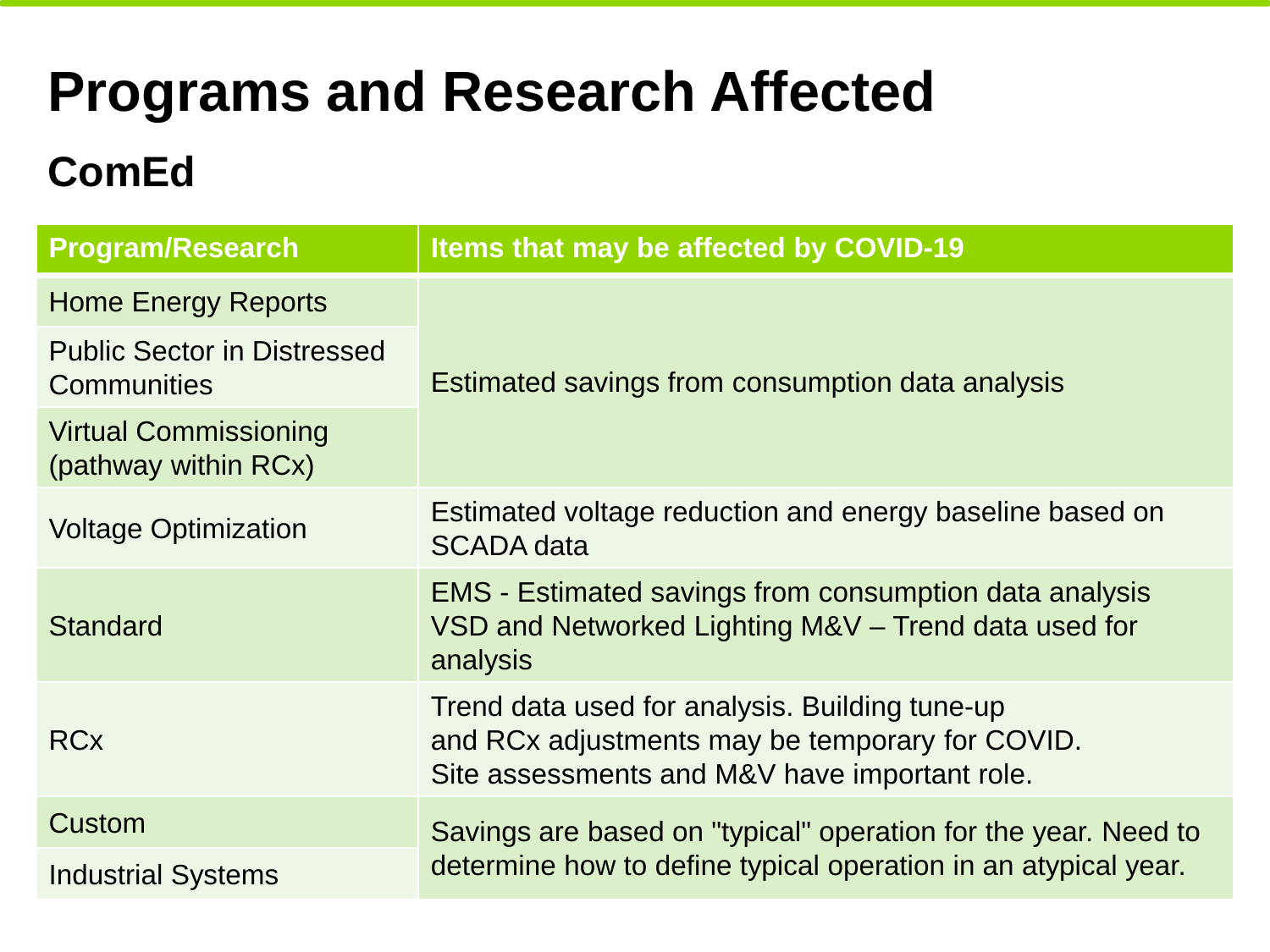# **Programs and Research Affected**

## **Ameren Illinois**

| <b>Program/Research</b>                                   | Items that may be affected by COVID-19                                                                                           |  |
|-----------------------------------------------------------|----------------------------------------------------------------------------------------------------------------------------------|--|
| Custom                                                    | Savings are based on "typical" operation for the year. Need<br>to determine how to define typical operation in a typical<br>year |  |
| <b>RCx</b>                                                |                                                                                                                                  |  |
| <b>Voltage Optimization</b>                               | Estimated voltage reduction based on SCADA/AMI data                                                                              |  |
| <b>Virtual Commissioning Pilot</b>                        |                                                                                                                                  |  |
| <b>Business Behavioral Pilot</b>                          | Estimated savings from consumption data analysis                                                                                 |  |
| <b>Residential Behavioral</b><br><b>Persistence Study</b> |                                                                                                                                  |  |

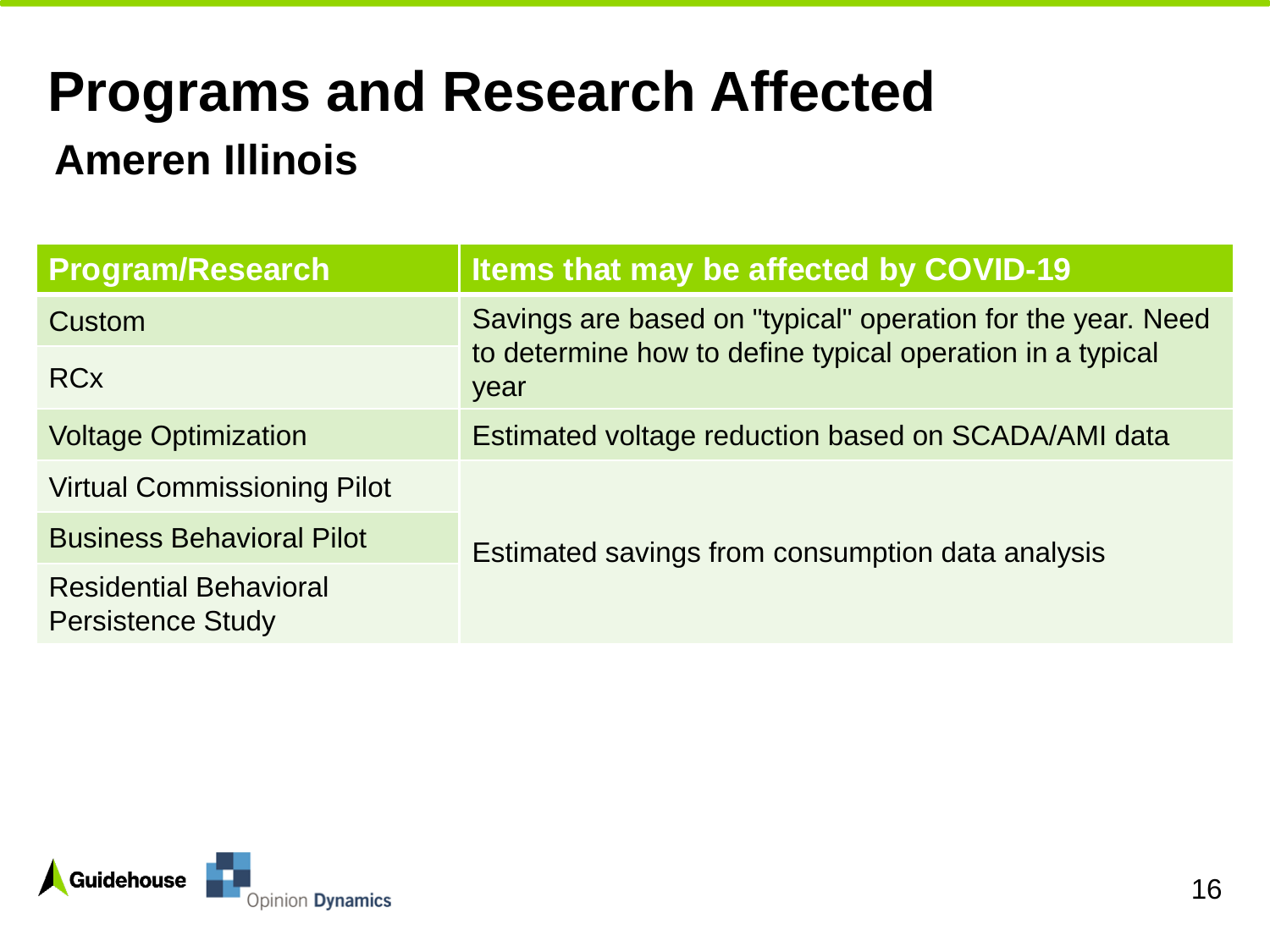## **Programs and Research Affected Nicor Gas, Peoples Gas, and North Shore Gas**

| <b>Program/Research</b>                                         | Items that may be affected by COVID-19                                                                                                                                                                                                                                         |
|-----------------------------------------------------------------|--------------------------------------------------------------------------------------------------------------------------------------------------------------------------------------------------------------------------------------------------------------------------------|
| <b>Home Energy Reports</b>                                      | Estimated savings from consumption data analysis                                                                                                                                                                                                                               |
| All Custom projects, Strategic<br><b>Energy Management, RCx</b> | Savings from facility energy bill analysis, scaling by<br>occupancy/production levels, "typical" operation for a year;<br>also affects \$/therm incentives<br>Electric/gas space heating interactive effect is different from<br>non-COVID, also confounds gas billing impacts |
| <b>Retro-Commissioning</b>                                      | Trend data used for analysis. Building tune-up and<br>RCx adjustments may be temporary for COVID. Site<br>assessments and M&V have important role                                                                                                                              |
| <b>SEM</b>                                                      | Estimated savings from consumption data analysis.<br>Short-term COVID adjustment versus longer term actions                                                                                                                                                                    |
| Thermostat & EMS research                                       | Estimated savings from consumption data analysis                                                                                                                                                                                                                               |

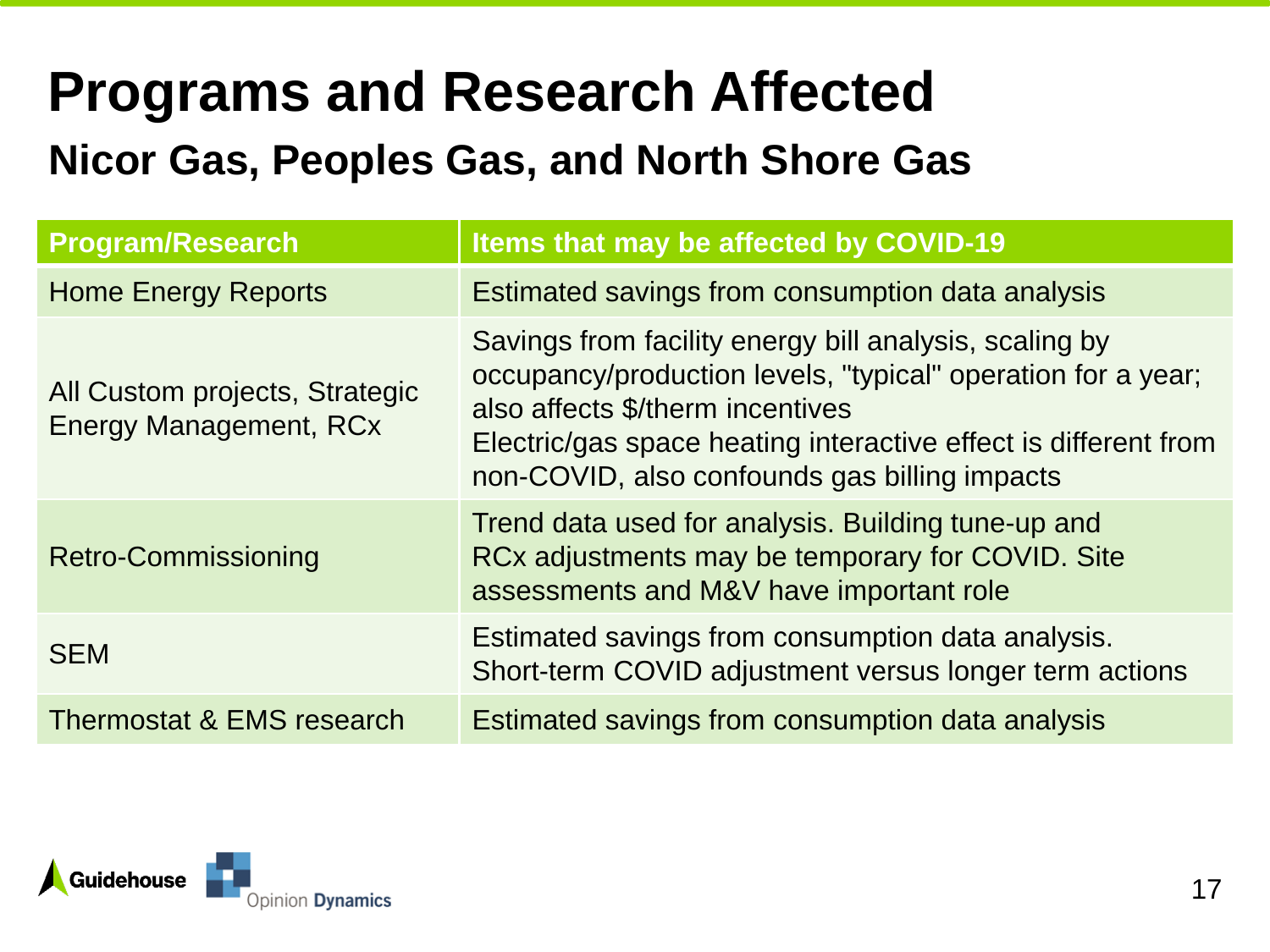

**RANDY GUNN** RANDY.GUNN@GUIDEHOUSE.COM

**JEFF ERICKSON** JEFF.ERICKSON@GUIDEHOUSE.COM

**CARLY OLIG** CARLY.OLIG@GUIDEHOUSE.COM

#### **KEVIN GRABNER**

KEVIN.GRABNER@GUIDEHOUSE.COM

#### **CHARLES AMPONG**

CHARLES.AMPONG@GUIDEHOUSE.COM



©2020 Guidehouse Inc. All rights reserved.